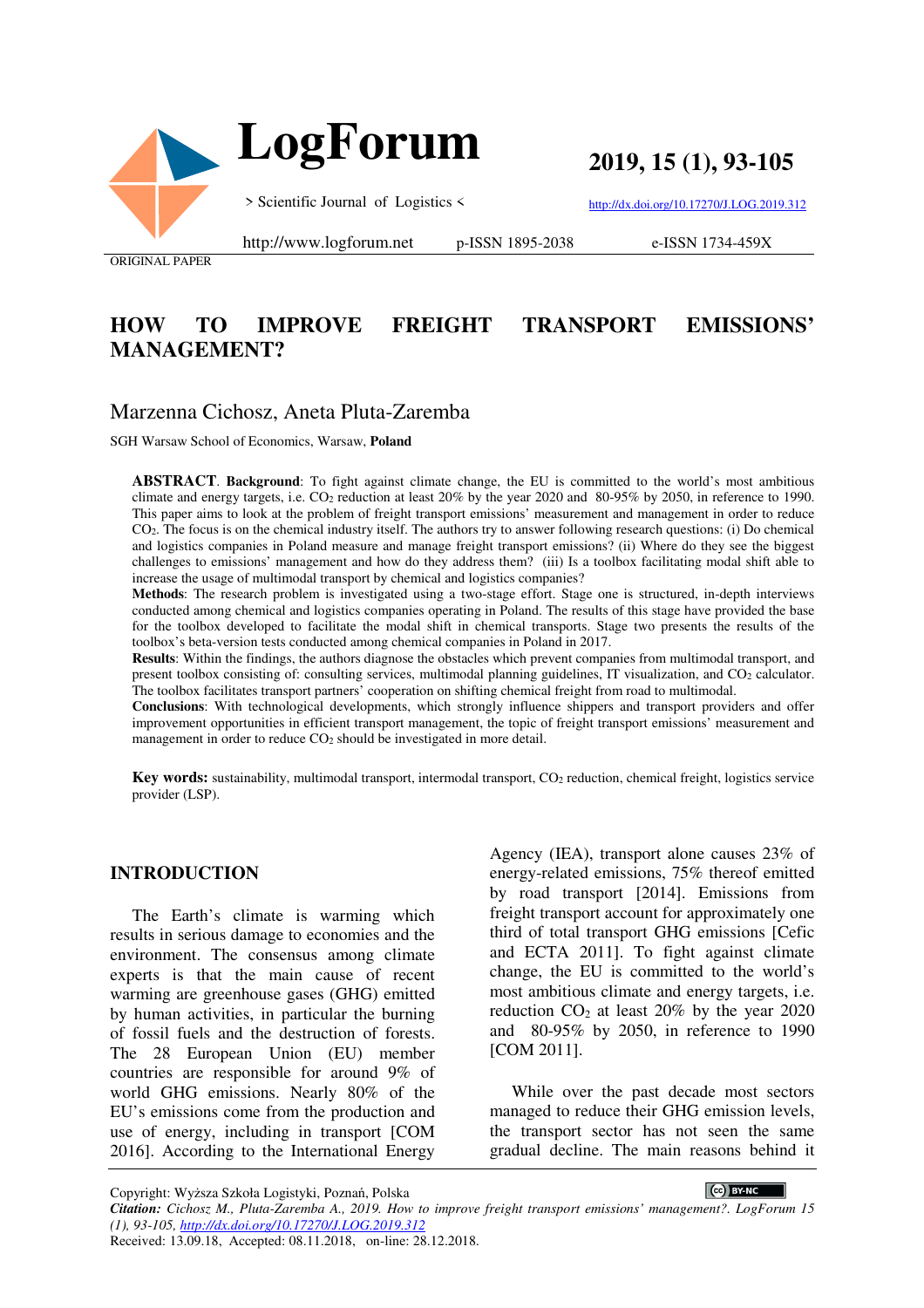are: globalization, longer supply chains, and related to it, increased population and goods mobility. Thus making transport more efficient, when ensuring Europe stays competitive and able to respond to increasing mobility, needs strategic, tactical and operational management of transport emissions in general, and freight transport emissions in particular [COM 2016]. To achieve it, governments as well as transport and logistics industry should start, firstly, measure and further manage energy consumption's reductions [Busse et al. 2017]. Despite an increasing number of logistics companies regarding environmental sustainability as an opportunity for improving competitiveness [Rossi et al. 2013, Liu et al. 2018], there is still a great deal of uncertainty on how to implement environmental strategies and how to translate green efforts into practice [Evangelista et al. 2017], and how digital technology can help transport and logistics companies to achieve modal shift and emissions' reduction.

This paper aims to look at the problem of freight transport emissions' measurement and management in order to reduce CO<sub>2</sub>. The paper is focused on the chemical industry itself. The EU chemical industry ranks second, along with the United States [Cefic 2016]. In Central Europe (CE), chemical industry generates a 117 billion Euro turnover and employs 340.000 people [Eurostat 2016]. Polish chemical companies are important players in the region. In 2015 their total production sales amounted at 34 billion Euros. Chemical companies are important stakeholders of transport and logistics companies, as they are responsible for 8% of freight transport in CE. They transport large volumes at long distances and they are the object to freight transport emissions management [ChemMultimodal 2017].

The purpose of the study is to look at chemical and logistics companies cooperation and find answers for the following research questions: (i) Do chemical and logistics companies in Poland measure and manage freight transport emissions? (ii) Where do they see the biggest challenges to emissions' management and how do they address them? and finally (iii) Is a toolbox facilitating modal

shift able to increase the usage of multimodal transport by chemical and logistics companies?

The empirical research to answer these questions is part of the "Promotion of Multimodal Transport in Chemical Logistics" project, run within the framework of INTERREG Central Europe Programme. The project is one of key logistics and chemical industries' responses to expectations and goals as set in the EU Transport Whitepaper. Its main objective is the promotion of multimodal transport of chemical goods by the coordination and facilitation of cooperation between chemical companies, specialized LSPs, terminal operators and public authorities in chemical regions in CE.

The paper is organized as follows. Section 2 presents a literature review providing the theoretical basis of the analysis. Section 3 is dedicated to the method of research. Section 4 presents the results and its discussion. It is focused on chemical and logistics companies' approach towards modal shift, and discussing the toolbox's application in order to facilitate overcoming modal shift barriers in chemical freight transport. Conclusions and implications for further research and practice are in Section 5.

# **LITERATURE REVIEW**

To meet the ambitious carbon reduction targets, governments, industry sectors and individual companies will have to implement decarbonization strategies over the next few years. The first stage, to develop a transport decarbonization strategy, is the refinement of the carbon measurement process. Having measured these  $CO<sub>2</sub>$  emissions, the next stage for companies is to develop strategies for reducing them. The article examines a range of standards and methods of emissions' measurement and emphasizes factors affecting  $CO<sub>2</sub>$  emissions calculation.

#### *Factors influencing emissions' measurement*

The implementation of green initiatives is generally influenced by a number of factors, which may accelerate or hinder the adoption of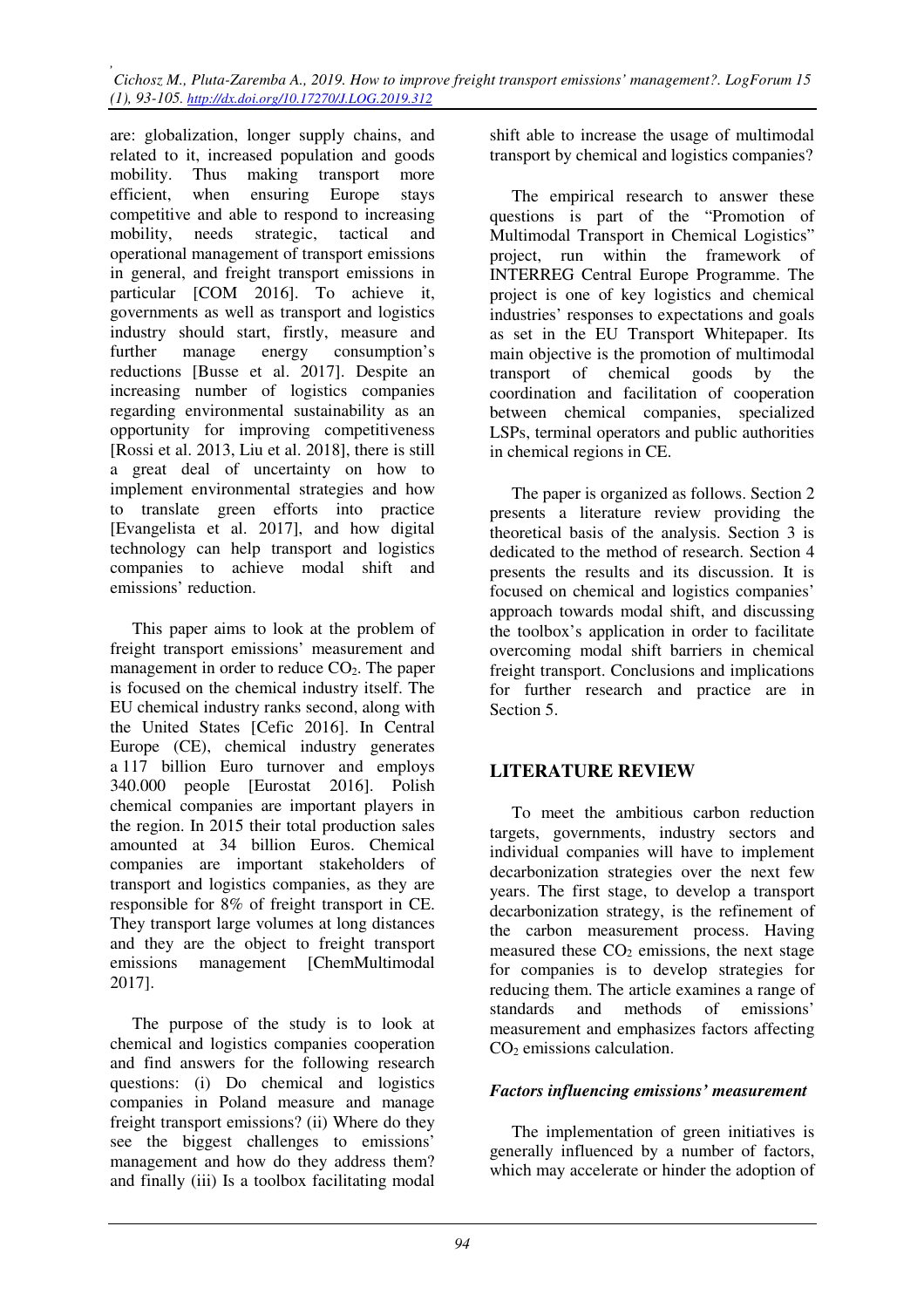such initiatives. These drivers and barriers could be divided into external and internal factors. Among external factors affecting companies' behavior and decisions, the strongest ones are: demanding customers and their attitude towards pro-environmental products and services [Lieb & Lieb 2010] as well as the competition, which adopts different environmental initiatives [Lammgard et al. 2012]. Very important factors are also political, legal and environmental regulations, which force companies to perform  $CO<sub>2</sub>$ measurement and mitigation, and finally technology development which allows for better analytics, as well as for the improvement of energy efficiency with better infrastructure, and more eco-friendly vehicles and equipment. Among the internal factors crucial for emissions measurement and management are: sustainability strategy focused on ecoefficiency [Evangelista et al. 2017], which could be reactive (i.e. limited to just obeying the legal restrictions) or proactive (i.e. workout new competitive advantages related to building up a green image), a company's culture towards green practices and the environmental awareness of its leaders [Lin et al. 2008], and the presence of procedures and methodology to manage environmental routines and technical solutions.

## *Standards and methods of emissions' measurement*

There are numerous standards applied to CO2 measurement, such as GHG Protocol Initiative, British standard PAS 2050:2011, different types of ISO standards, or EN 16258:2013. There are also numerous EU-wide studies on calculation and reporting of GHG emissions such as Greenhouse Gas Protocol [Ranganathan et al. 2004], McKinnon's Input and Output-based Measures [2007], Calculating GHG emissions for freight forwarding and logistics services in accordance with EN 16258 [CLECAT 2012], G4 Sustainability Reporting Guidelines [GRI 2013]. The analysis of these documents allows to draw two main approaches to  $CO<sub>2</sub>$ calculation:

− An activity-based method, a more general calculation method, which uses the average  $CO<sub>2</sub>$  emission factor per ton-km by transport mode, transport volume and average transport distance by transport mode.

− An energy-based approach, which estimates the actual amount of work done and the energy consumed per unit of output. The 'output' of freight transport operations is generally measured by energy consumption by liters of fuel or kilowatt-hours of electricity used per ton-km and fuel/energy CO<sub>2</sub> emission conversion factor.

The activity-based method of calculation is recommended for industrial companies that outsource transport operations and hence they have no direct access to energy or fuel consumption data. The companies can use average emission factors dedicated to a particular transport mode to calculate their carbon emissions in an easy and fast way. However, parameters of  $CO<sub>2</sub>$  emissions should be differentiated to the country according to broad international differences in the nature and efficiency of freight operations (i.e. the load factor, the share of empty running, the energy efficiency of the vehicle or train – diesel vs. electric locomotives), particularly in the average carbon intensity of the energy source (i.e. a source of electricity for rail transport or the nature of fuel types being obligatory used by vehicles – percentage of biofuels within the fossil fuels) and the condition of transport infrastructure [McKinnon 2007].

The energy-based calculation method is the more accurate way of  $CO<sub>2</sub>$  estimation, which is dedicated mostly for logistics or transport companies as they can collect their fuel consumption data and use the correct emission conversion factor. This method permits for much more accurate estimation of  $CO<sub>2</sub>$ emissions, however it may take even several years to migrate a company to use the energybased method [McKinnon and Piecyk 2011]. Thus, McKinnon and Piecyk [2011] proposed a refined activity-based approach that is more precise but also demands closer collaboration between shippers and carriers. Logistics companies have to incorporate into the  $CO<sub>2</sub>$ calculation sample data on distances travelled, consignment routing, back loading and fuel efficiency provided by carriers, to permit the calibration of emission factors specific to the industry they are in. This could lead to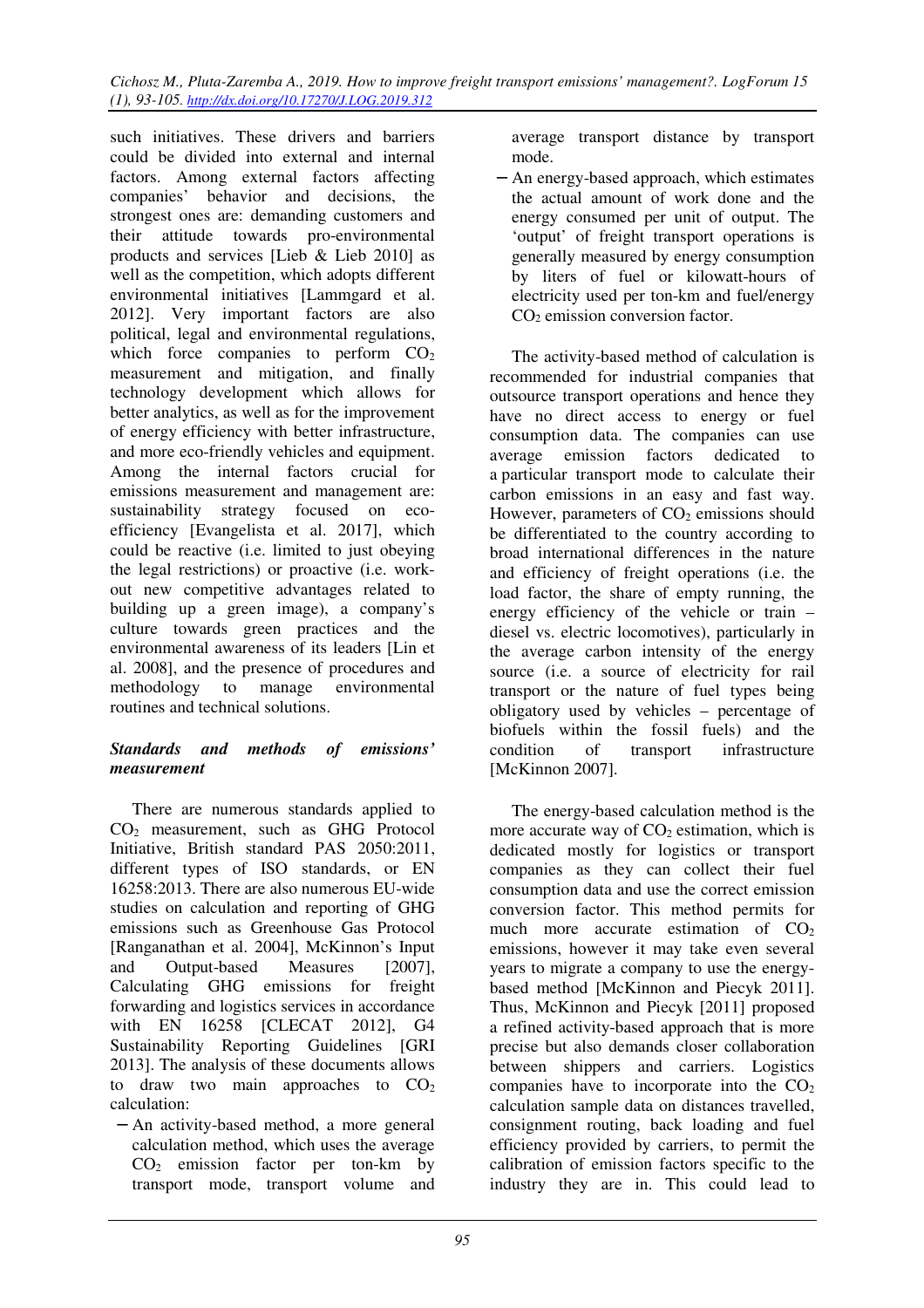operational, energy and carbon transparency between shippers and LSPs in the medium term, and encourage cooperation in management of transport emissions.

These three methods are useful to evaluate the potential of  $CO<sub>2</sub>$  emissions' mitigation in terms of modal shift from road to multimodal, rail, inland or short sea transport. However, it should be mentioned, that all three methods omit the  $CO<sub>2</sub>$  emissions of transhipment activities when intermodal is used [Tao et al. 2017], which may lead to an overestimation of the modal shift's potential influence on the CO2 emissions' reduction.

The  $CO<sub>2</sub>$  emissions can be calculated ex ante and ex post transport activities. Ex ante<br>measuring supports the planning and measuring supports the planning and organizing of freights on functional and operational levels (i.e. decisions of transport modal shift, routes redesign and scheduling). The calculation of energy consumption and emission data of a worldwide transport chain can be done with the help of Internet platforms for  $CO_2$  calculation. There are customized  $CO_2$ calculators offered by consulting companies, as well as a few free-of-charge tools available on the market. Ex post emissions calculation,

prepared mostly by the LSP, can be used to report and control  $CO<sub>2</sub>$  emissions. This method can enable managers to take strategic and tactical decisions related to the redesign of the logistics system and supply chain, modal split, determining factors of the logistics operator selection and conditions of cooperation in emissions management.

### *Initiatives to reduce the environmental impact of freight transport*

To reduce the  $CO<sub>2</sub>$  emissions companies and managers can implement different types of green solutions, i.e. the set of actions and decisions necessary to mitigate the negative impact of transport on the environment, society and economy [Klassen and McLaughlin 1996]. These initiatives could be focused on a single company, through horizontal and vertical cooperation of business partners and competitors, to actions that consider an entire supply chain, its strategy and structure, as well as the stakeholders and policy makers involved [Evangelista et al. 2017]. The more partners involved in an initiative, the more challenging the process of its introduction is. Table 1 presents selected examples of initiatives described in the literature.

| <b>Reference</b>                      | Table 1. OVERTICW OF SCIECIED INITIALITYCS TO TEDDICE CO2 CHILSSIONS HOME DANSPOLE OPERATORS<br>Activities                                 | <b>Parties involved</b>                  |
|---------------------------------------|--------------------------------------------------------------------------------------------------------------------------------------------|------------------------------------------|
| M. Christopher [2016]                 | - reviewing product design                                                                                                                 | Shipper<br>$\qquad \qquad -$             |
|                                       | reviewing sourcing strategy                                                                                                                | Shipper                                  |
|                                       | applying postponement strategies                                                                                                           | Shipper                                  |
|                                       | reviewing transport options                                                                                                                | Shipper, LSP                             |
|                                       | improvement of transport utilisation                                                                                                       | Shipper, LSP                             |
| J. Mangan and Ch. Lalwani             | supply chains redesigning                                                                                                                  | Shipper                                  |
| [2016]                                | using scale to reduce negative environmental effects                                                                                       | Shipper, LSP                             |
|                                       | promoting various efficiency solutions for transport and handling<br>goods                                                                 | Shipper, LSP<br>$\overline{\phantom{0}}$ |
| A. McKinnon [2010]                    | modal split                                                                                                                                | Shipper                                  |
|                                       | redesigning supply chain structure                                                                                                         | Shipper                                  |
|                                       | improvement of vehicle utilisation (loading, routing and scheduling)                                                                       | Shipper, LSP                             |
|                                       | improvement of energy/fuel efficiency (design, maintenance and<br>driving)                                                                 | LSP, Vehicle<br>-<br>manufacturer        |
|                                       | revision of carbon intensity of energy                                                                                                     | <b>LSP</b>                               |
| Cefic and ECTA [2011]                 | modal shift opportunities from road to "greener" modes of transport<br>supply chain management related opportunities, i.e. optimization of | Shipper, LSP                             |
|                                       | transport planning or logistics network optimization efforts                                                                               | Shipper                                  |
|                                       | increasing vehicle utilization                                                                                                             | Shipper, LSP                             |
|                                       | increasing fuel efficiency of vehicles or reduction of fuel carbon<br>intensity                                                            | Shipper, LSP,<br>-<br>Vehicle manuf.     |
| A. Woodburn and A. Whiteing<br>[2010] | transferring freight from roads to "greener" transport modes as rail and<br>water                                                          | Shipper, LSP<br>$\qquad \qquad -$        |
|                                       | promoting freight transport modal shift and multimodality                                                                                  | Shipper, LSP                             |
| J. Woxenius and F. Bärthel<br>[2008]  | applying intermodal road-rail freight transport                                                                                            | Shipper, LSP                             |

Table 1. Overview of selected initiatives to reduce CO2 emissions from transport operations

Source: own work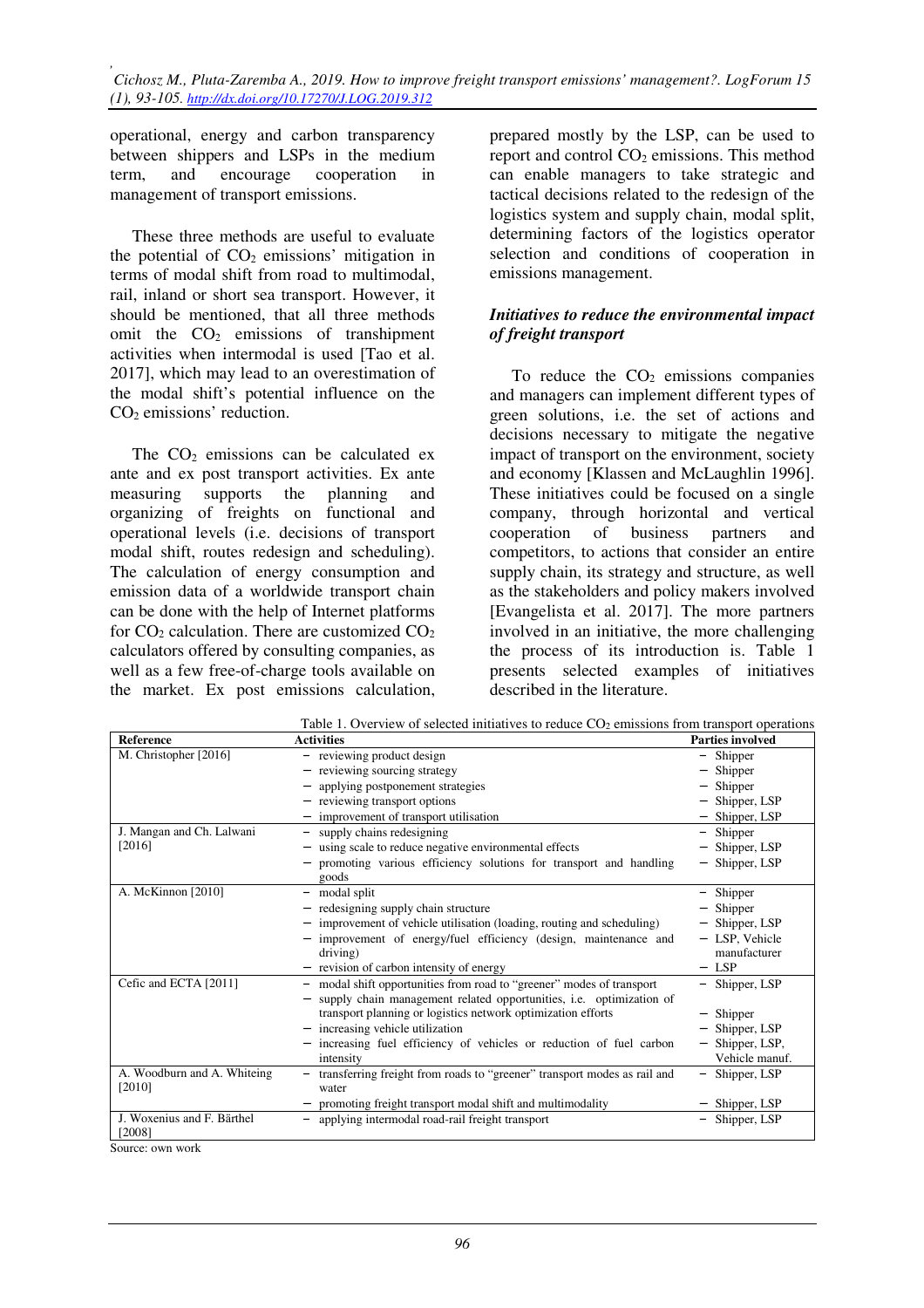The authors see the need to review transport operations in order to reduce freight transport externalities. However, they look at the problem from different perspectives. McKinnon [2015] organizes its analysis around functional, strategic and commercial levels. A vehicle's fuel efficiency related to design, maintenance, the driving of a vehicle, as well as its loading, routing and scheduling, are examples of functional activities focused on managing  $CO<sub>2</sub>$  emissions from a single company's perspective. Strategic and commercial decisions could refer to a logistics system design of a single company or a supply chain structure. Supply chain perspective is also presented in Christopher's work [2016]. He indicates five steps which companies can take to decrease the transport-intensity of their supply chains. Mangan and Lalwani [2016] propose three ways to improve the sustainability of logistics and supply chain systems: redesigning supply chains, using scale to reduce negative environmental effects and promoting various efficiency solutions for transporting and handling goods.

According to Cefic and ECTA [2011], the majority of actions are the decision-making domain of industry companies. However, logistics service providers can play a proactive role in highlighting opportunities for  $CO<sub>2</sub>$ emissions mitigation, especially within logistics activities such as transport [Cichosz et al. 2017]. They can also have a direct impact on the fuel efficiency and loading factor as well as facilitate the switch from road to intermodal transport. These topics need further investigation.

# **METHODOLOGY OF THE RESEARCH**

The research problem is analyzed on the basis of a literature review and structured, indepth interviews conducted with twelve chemical companies operating in Poland and nine LSPs serving them. In the second part, the authors present the toolbox developed to facilitate chemical freight shift from road to multimodal transport. The research is part of the "Promotion of Multimodal Transport in Chemical Logistics" project, run within the framework of the INTERREG Central Europe Programme.

# *The ChemMultimodal project*

The ChemMultimodal project is running from June 1st 2016 to May 31st 2019 with a budget of 2.388.840 Euro. 14 partners (regional authorities, chemical industry associations and scientific institutions) from seven countries (Austria, Czech Republic, Germany, Hungary, Italy, Poland and Slovakia) in CE are working together to improve safety and environmental protection of chemical transports on the one hand, but also to ensure competitively and economically feasible solutions on the other. The project is divided into three work packages (WP) (Tab. 2). Chemical companies are the object of the project, as they transport large volumes at long distances, being important stakeholders of transport and logistics companies. Besides, due to the hazardous nature of chemical products, the priority for chemical transport operations is safety and security, and that is why rail, including multimodal or intermodal transport, is more often the option.

Table 2. ChemMultimodal work packages

| Work<br>package | Time<br>frame | <b>WP</b> description                 |
|-----------------|---------------|---------------------------------------|
| WP1             | 6.2016        | Analysis & Tool Development           |
|                 | 5.2017        | <b>Output:</b> Tool for promotion of  |
|                 |               | modal shift of chemical goods         |
|                 |               | from road to intermodal transport     |
| WP <sub>2</sub> | 6.2017        | Pilot Testing                         |
|                 | 5.2018        | <b>Output:</b> Pilot Projects<br>and  |
|                 |               | implementation in each country        |
| WP3             | $6.2018 -$    | <b>Strategy and Action Plan</b>       |
|                 | 5.2019        | <b>Output:</b> Transnational Strategy |
|                 |               | $(1)$ and Action Plans $(7)$          |

Source: own work

#### *Survey instrument development*

A questionnaire for in-depth interviews was developed in English as a guide for the whole project, and was later translated into the Continental languages of project partners. The questionnaire included a mixture of open and multiple-choice questions. It comprised of the following sections:

- Relevance of  $CO<sub>2</sub>$  measurement,
- Importance and main routes of multimodal transport,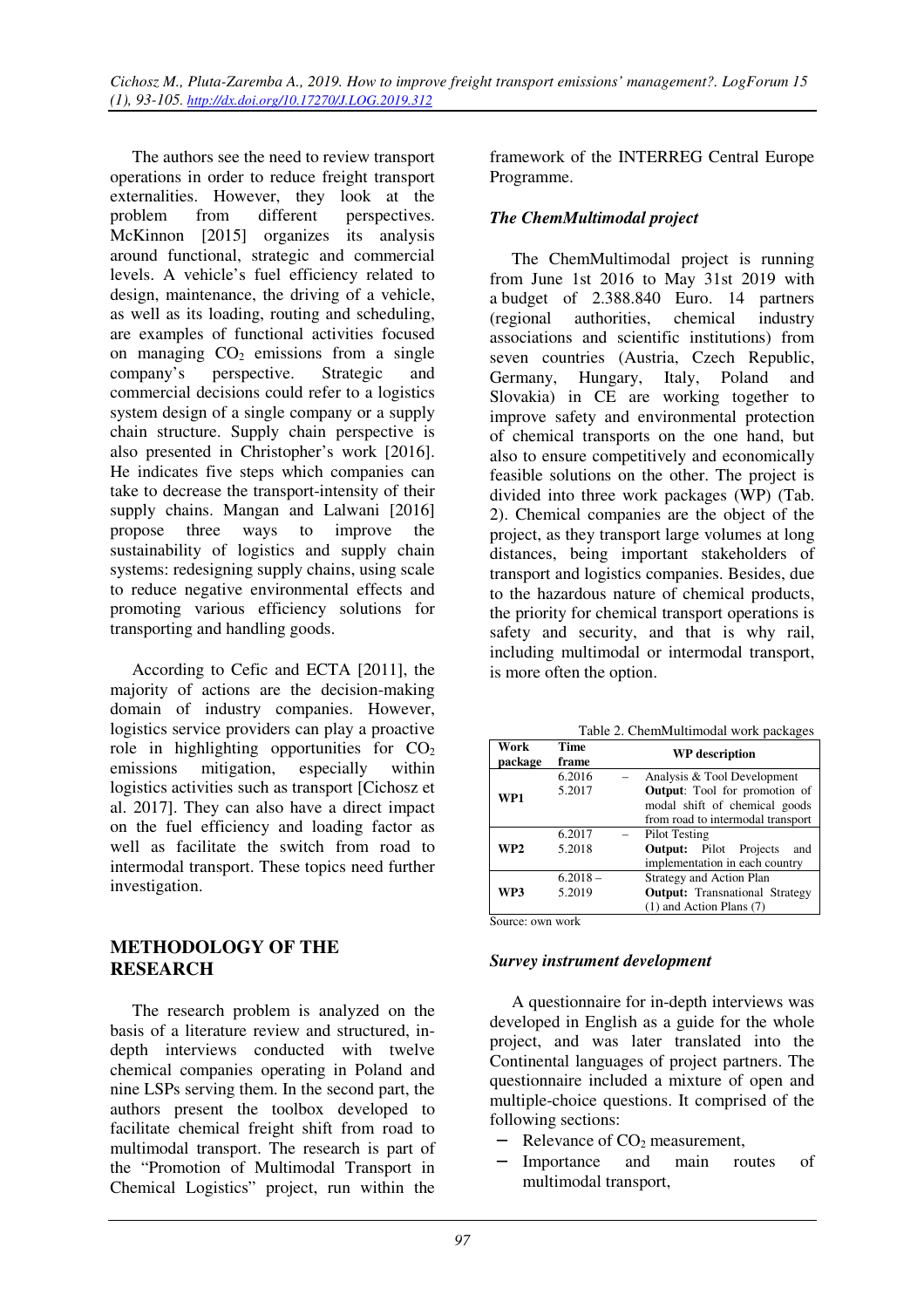- − Potential for modal shift,
- − Drivers (advantages) and barriers (disadvantages) of modal shift,
- − Potential internal and external improvements in modal shift (with emphasis on vertical and horizontal collaboration with supply chain partners).

A pilot test of the questionnaire was performed with an expert in the field of logistics and supply chain management in a chemical company, before the full sample of respondents were interviewed.

#### *Data gathering*

The questionnaire was sent out to 49 companies across Poland. Logistics and supply chain managers were approached as the most suitable informants. Twenty-one managers responded and interviews were performed by telephone and at-company sites, and lasted approximately one hour each. Statistical data was completed by e-mail. Finally, 21 questionnaires were collected: 12 from chemical companies (both producers and

distributors) and nine from logistics companies (LSPs, carriers, rail and port operators). Both groups of respondents were rather diversified regarding their size. 58% of chemical companies were big players with more than 250 employees, 25% - medium, and 17% small companies. The split of logistics companies was as follows: 45% - big, 22% medium, and 33% - small players.

#### *The ChemMultimodal toolbox development and beta-testing*

The results from in-depth interviews delivered the list of obstacles preventing chemical and logistics companies from using multimodal transport, and provided the framework for a toolbox development. The toolbox is aimed to overcome obstacles and facilitate modal shift in chemical freight transports by creating awareness of multimodal transport importance and presenting possibilities of carrying it out. It consists of four elements: (1) consulting services, (2) planning guidelines, (3) IT visualization, and  $(4)$  CO<sub>2</sub> calculator (Tab. 3).

Table 3. ChemMultimodal toolbox elements

| <b>Consulting Services</b>                                | <b>Planning Guidelines</b>                          |
|-----------------------------------------------------------|-----------------------------------------------------|
| • Data base with stakeholders' contacts                   | • Backbone of toolbox                               |
| • Marketing platform                                      | • National legal regulations re chemical transport  |
| <b>IT Visualisation</b>                                   | <b>CO2 Calculator</b>                               |
| • Intermodal Links Platform                               | • Calculation of CO2 emission based on EN 16258 and |
| • Visualize intermodal routes (frequency, available LSPs, | McKinnon                                            |
| information of pre-and post-haulage)                      | • Create awareness for CO2 savings                  |
| Source: own work                                          |                                                     |

Each and every part of the toolbox plays an important role in the process of modal shift. Consulting services are marketing a platform dedicated mainly for chemical companies to improve their share of multimodal transport. Planning guidelines is a list of criteria with regulative national differences, such as loading and driving restrictions, which are required for

planning a route of chemical intermodal chemical transport. They are used by a facilitator who helps to develop a close cooperation between logistics and chemical companies to discuss current transport patterns, existing potentials, and possible actions to promote modal shift for chemical loads. The IT visualization platform is an easy Intermodal

Links Planner [https://intermodallinks.com] offering companies the best intermodal connections between the place of origin and destination. And the last but not the least the  $CO<sub>2</sub>$  calculator [https://ifsl50.mb.unimagdeburg.de/] which allows for evaluating the effects of the modal shift and estimating  $CO<sub>2</sub>$  savings.

When working on the  $CO<sub>2</sub>$  calculator, the research team aimed to establish a general but sufficiently precise method for the calculation of  $CO<sub>2</sub>$  emissions from freight transport operations, allowing the chemical and logistics companies to measure the  $CO<sub>2</sub>$  emissions of various transport routes and determine their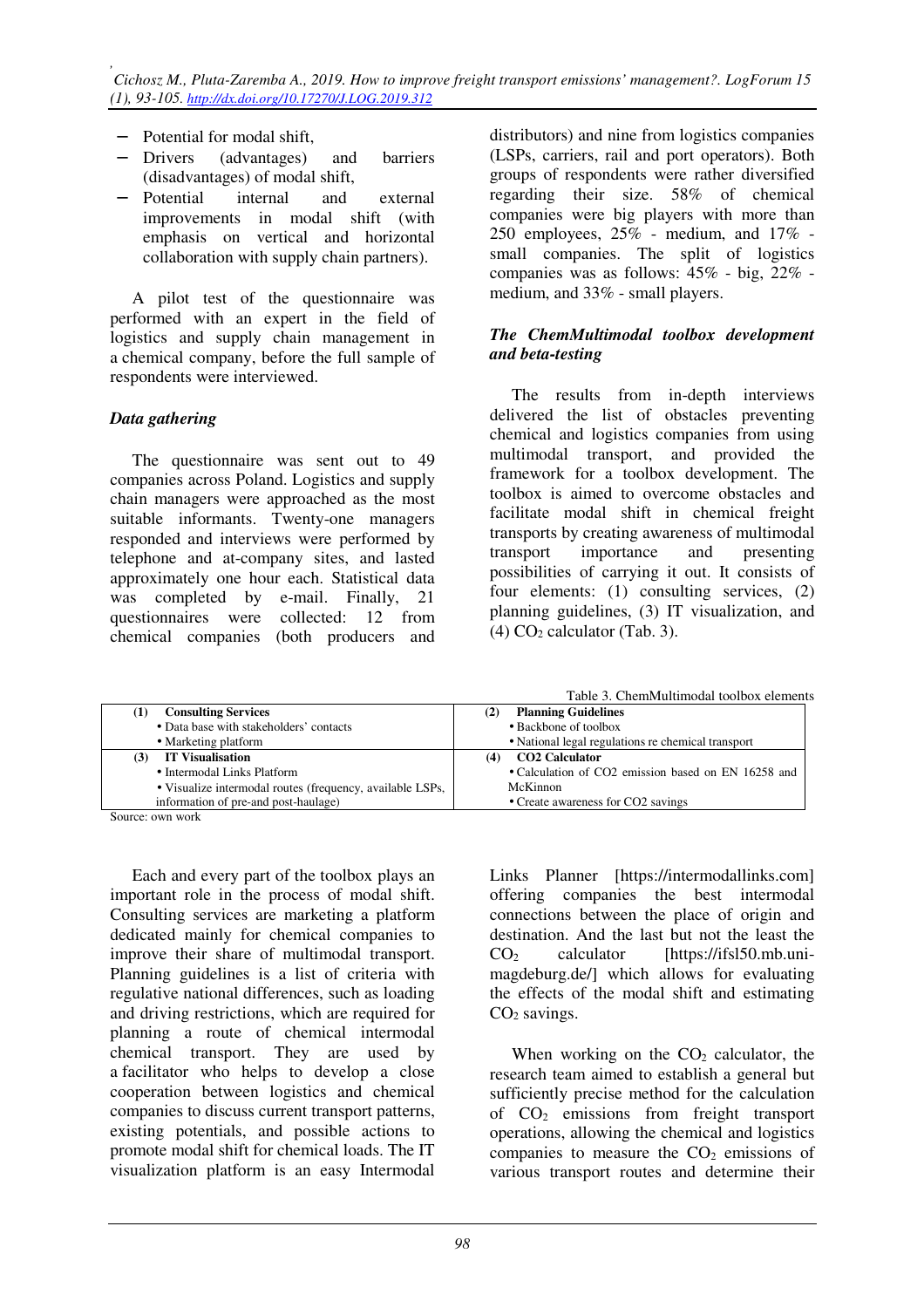transport carbon footprint. The activity-based calculation method was recommended for the use of chemical companies, as most of their transport operations are outsourced and they have no direct access to energy or fuel consumption data. The research highlighted difficulties in calculating emission values according to transport modes and freight destination. A challenging step in the approach was establishing the most appropriate freight emission factor for each transport mode and a particular country (in accordance with the EN 16258 standard). According to project assumptions and constraints, the same average emission factor, derived from international studies, was applied by chemical and logistics companies regardless of the carbon intensity of freight operations in a particular country. Another limitation of the  $CO<sub>2</sub>$  calculation methodology was disregarding the energy consumption of handling trans-shipment activities between road and rail or water transport modes which may cause the overestimation of potential of intermodal transport  $CO<sub>2</sub>$  emissions reduction. Despite these listed limitations, developing the standard calculation methodology is aimed to enable chemical companies to measure and compare CO<sub>2</sub> emissions across different modes of transport.

According to the project work plan, a peer review of the beta-version of the toolbox with the  $CO<sub>2</sub>$  calculator had been planned before the individual items were finalized and prepared for further testing in the project's pilots. The peer reviews took place in 2017. The peer reviews were carried out remotely as deskbased and required the participation of at least two people. The peer review itself required only a few hours of time, including the completion of a review form. For the peer review, an imaginary case example had been used, reflecting a chemical company existing in real life. When performing the peer review, one person acted as the project representative using the toolbox to give advice to the other person(s) who acted as a representative of the company.

# **RESULTS AND DISCUSSION**

The section is arranged with a focus on: (1) presenting chemical and logistics companies' approach towards barriers and emissions measurement and management, as well as their attitude towards modal shift , and (2) discussing tests results of a beta-version of the toolbox used to facilitate modal shift in chemical freight transport.

#### *Chemical and logistics companies' approach towards emissions' management*

The in-depth interviews, conducted within the first stage of the research, have shown that measurement and management of  $CO<sub>2</sub>$ emissions from chemical freight transport operations are still at an early development stage in Poland. Most chemical companies (70% of those interviewed) do not measure emissions and half of them declared that they do not plan to do it in the nearest future. They admitted that "it's not their problem as they outsourced transport and logistics operations to LSPs", "they had already paid for it", "they did not have tools for it", and "they were not going to do it until it's required by regulations".

Their attitude towards decarbonization of transport operations is shaped by external and internal factors as well. Among the main external barriers respondents emphasized:

- − lack of legal and social requirements forcing companies to measure and mitigate  $CO<sub>2</sub>$  emissions,
- − lack of customers' requirements for proenvironmental freight (i.e. there is no pressure from customers to use more environmentally friendly transport modes and vehicles),
- − lack of free access to tools (including IT tools) and emission calculators which could help companies to assess the pollution level they generate in an easy way, which could motivate them to care more about being greener,
- − cost and inflexible rules of access to rail infrastructure and terminals, which in great majority are owned by Polish national infrastructure manager PKP PLK who, according to respondents' opinion, is not a customer-focused company with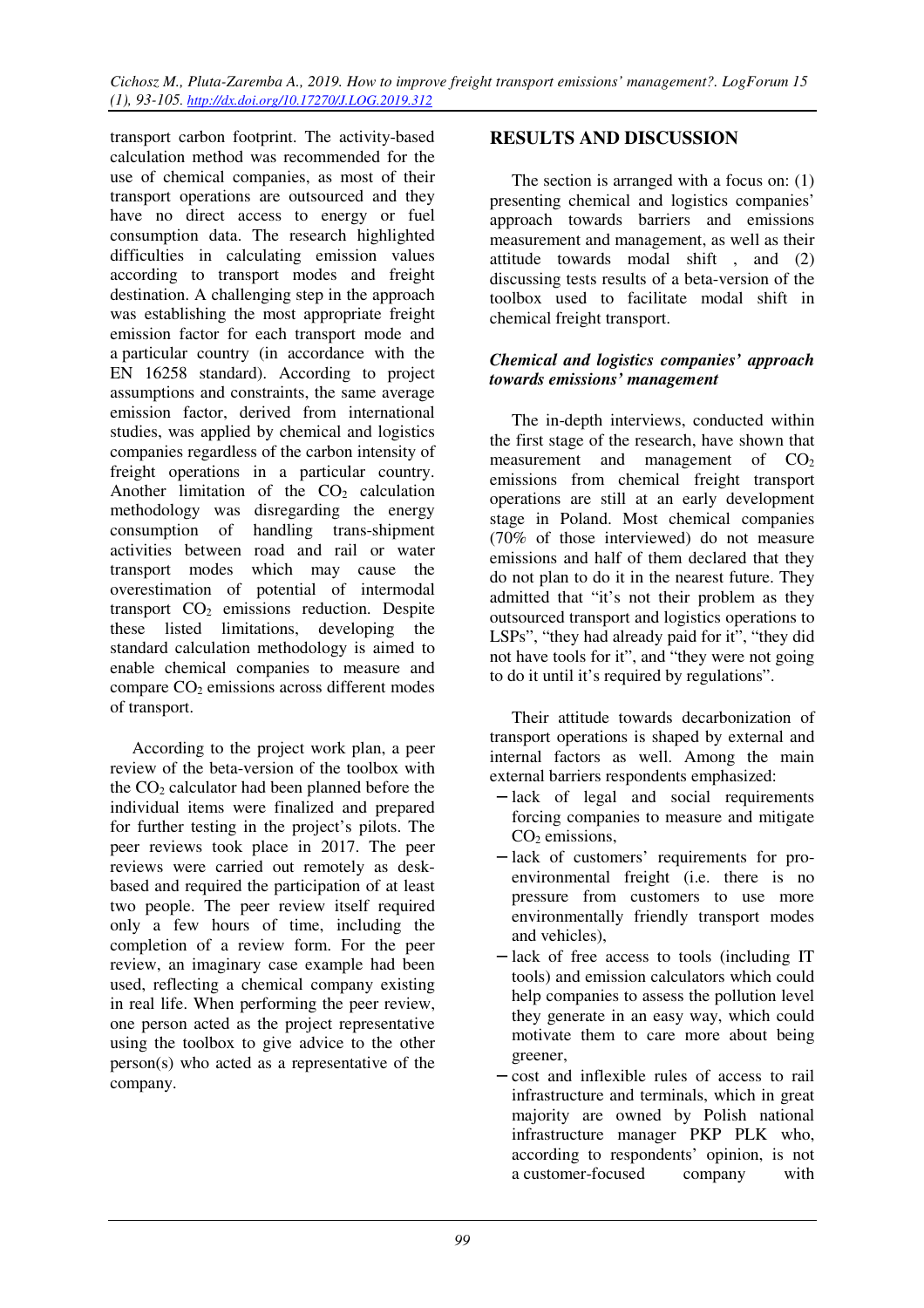*, Cichosz M., Pluta-Zaremba A., 2019. How to improve freight transport emissions' management?. LogForum 15 (1), 93-105. http://dx.doi.org/10.17270/J.LOG.2019.312* 

insufficient communication systems, nontransparent processes and many managerial inefficiencies.

In most cases, transport activities are not included in Corporate Social Responsibility (CSR) strategies of chemical companies, which do not help in shifting road transport to rail. This is even the case for chemical companies that organize chemical freight transport on their own. This is mainly due to the fact that chemical companies focus on reducing emissions from their core business (i.e. production), which generates a large amount of their pollution. Those respondents, who outsource transport operations to LSPs, regard CO2 measurement as the LSP's duty, however they do not require from LSPs measuring and reporting  $CO<sub>2</sub>$  emissions. Moreover, in most cases they do not specify pro-ecological criteria for LSPs regarding, for instance, transport mode selection, fuel used or loading factor. In addition, they do not take into account costs of transport externalities when estimating the cost of transport services. As a result, the main criteria for the selection of transport service providers are punctuality, reliability, and cost of service.

Critical internal factors, limiting shifting road transport to rail, are the habits of transport planners who are accustomed to applying doorto-door road connections because of their convenience, reliability of delivery, and significantly easier transport planning. Respondents admitted that development of multimodal connections, especially international ones, requires extra time and effort for extended planning and organizing operations and thus does not stimulate planners to change their habits and attitude towards modal shift, until timely delivery is assured. The research has showed that there is a strong need to change the mentality of operational workers as well as managers and their attitude towards the sustainability of transport solutions and measurement of  $CO<sub>2</sub>$  emission. Interviews reviled that IT tools visualizing different route options and calculating  $CO<sub>2</sub>$  emissions could facilitate the process.

On the other hand, the survey showed that logistics companies seem to pay more attention to environmental issues of chemical freight transport. Transport is their core activity and they see the potential of  $CO<sub>2</sub>$  emissions' mitigation by modal shift, and appreciate the advantages of multimodal solutions concerning reduction of transport externalities, which supports their CSR strategies. However, in Polish very proliferated market, the percentage of logistics companies who actually measure and manage  $CO<sub>2</sub>$  emissions is still very low (30% of those interviewed). Few of them offer their clients the option of measuring the carbon footprint of transport operations even ex ante or ex post. They provide access to  $CO<sub>2</sub>$ emissions' platforms and calculators, deliver emission data on invoices, or develop annual reports of transport operations' externalities. In most cases the information on emissions related to freight transport are available as a service at the offer of big logistics players. The interviews revealed that the market for eco-efficient logistics operations will be growing in the future, which can encourage logistics providers, intermodal transport companies and forwarders to invest in the extension of intermodal terminals (i.e. near chemical factories or sea ports) and to improve the quality of existing terminals and their capacity increase, create new multimodal connections and offer additional customized multimodal services dedicated to pooled smallsize shipments, which are nowadays carried by trucks.

The infrastructure development and the improvement in quality of multimodal services should enforce chemical companies – LSPs cooperation on shifting chemical freight from road to rail. Survey results show that nowadays the main motivation for shifting chemical freight transport from road to rail is safety and security, as well as necessity to carry higher tonnages. In most cases logistics companies cooperate with chemical producers at arm's length what results from the fact that the logistics market in Poland is very fragmented as the majority of logistics companies are small players with very limited market power [Cichosz 2017].

## *Chemical and logistics companies' approach towards the toolbox with CO2 calculator*

The toolbox developed within the ChemMultimodal project was aimed to support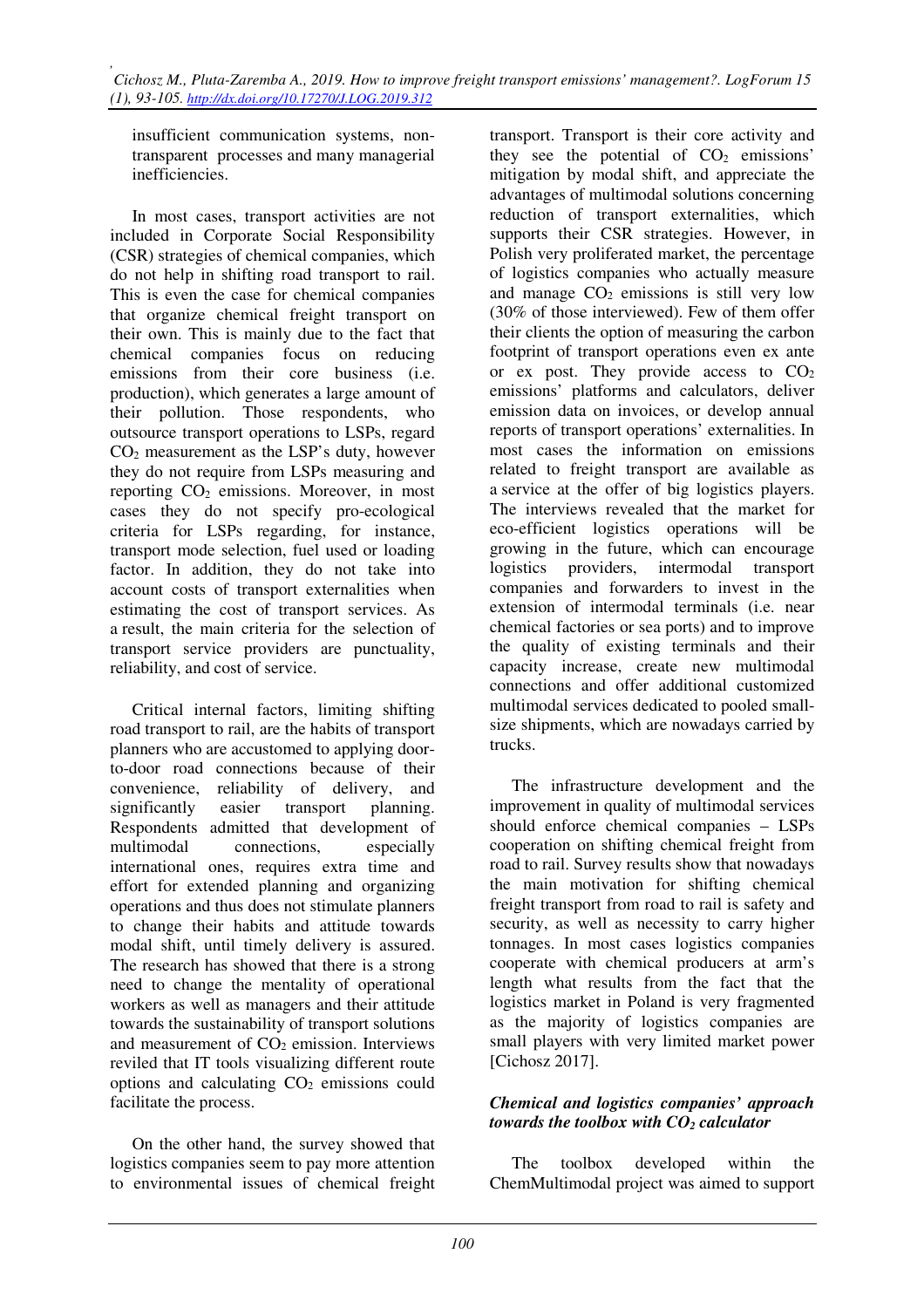*Cichosz M., Pluta-Zaremba A., 2019. How to improve freight transport emissions' management?. LogForum 15 (1), 93-105. http://dx.doi.org/10.17270/J.LOG.2019.312* 

chemical and logistics companies in cooperation on chemical freight transport shift from road to rail in order to manage transport chains' economic and environmental efficiencies. The toolbox includes a module dedicated to  $CO<sub>2</sub>$  calculation, however it is not limited to it. It consists of four elements (Tab. 3) which are important in managing transport chain reconfiguration when reducing  $CO<sub>2</sub>$ emissions. Within pre-tests of the beta-version of the toolbox, respondents evaluated every element of the toolbox on a scale of 1 (very useful) to 5 (not useful). Respondents were also asked to briefly explain how they applied the certain elements of the toolbox. The survey showed that the most appreciated element of the toolbox was the consulting services, which constitute a marketing platform integrating stakeholders of multimodal transport, such as chemical and logistics companies, terminal operators and others. Consulting services by definition are based on close cooperation, which is critical when companies share information on current transport patterns, existing potentials and possible actions to establish and promote modal shift.

At the other end of the convenience evaluation spectrum was the  $CO<sub>2</sub>$  calculator. Chemical companies felt it was not useful at all as in general, they are not interested in measuring and managing their transport emissions. This results from the fact that the transport emissions' measurement and management have not become obligatory yet. Moreover, during tests of the beta-version of the toolbox, chemical and logistics companies complained that the  $CO<sub>2</sub>$  calculator is not integrated with other transportation systems. Eventually, chemical companies considered it as a "nice-to-have" element of the toolbox, which can help in reporting emission savings. At the same time, logistics companies perceived the  $CO<sub>2</sub>$  calculator as a helpful tool, which could support them in convincing customers to shift chemical freight to intermodal transport, especially on the routes within European transport corridors.

Planning guidelines and IT visualization received, on average, scores between 2 and 3. Respondents appreciated planning guidelines but complained that it was not integrated with transport management systems. The IT

visualization, provided by Intermodal Links Planner, which is an easy to use platform with more than 150 partners involved in providing and up-dating actual data on the scheduled railway connections, intermodal terminals, and their operators, was perceived as a helpful tool suggesting a range of connections between point of origin and destination. However, a disadvantage of the Intermodal Links Planner, highlighted by respondents, is the lack of specific information on the chemical freight handling equipment available at the intermodal terminals. Respondents admitted that this information would be received in quotation but they would appreciate to know it when selecting a multimodal route.

Summing up, the toolbox was recognized as a tool facilitating chemical freight modal shift, which still needs some improvement. Its improved version is being tested in five pilots across project member countries, i.e. Austria, Germany, Poland, Hungary, Italy, Czech Republic and Slovakia. It is a first step towards using the toolbox by chemical companies and this way increasing sustainability of its freight transport.

# **CONCLUSIONS**

The results of the analysis show that in chemical freight transport in Poland, similarly to other European countries, there is still a need to reduce  $CO<sub>2</sub>$  emissions. The problem requires the strategic approach of both chemical and logistics companies as well. Chemical companies, even if outsourcing transport operations to logistics providers, should include sustainable transport in their CSR strategies. They should establish longterm strategic objectives for environmentally, socially, and economically responsible transport and logistics which should be translated into tactical and operational plans and metrics. Chemical companies, as buyers of transport and logistics services, could specify the environmental criteria such as the level of  $CO<sub>2</sub>$  emissions, source of energy, and others which give clear signal to logistics market that they prefer environmentally friendly LSPs as partners in their supply chains.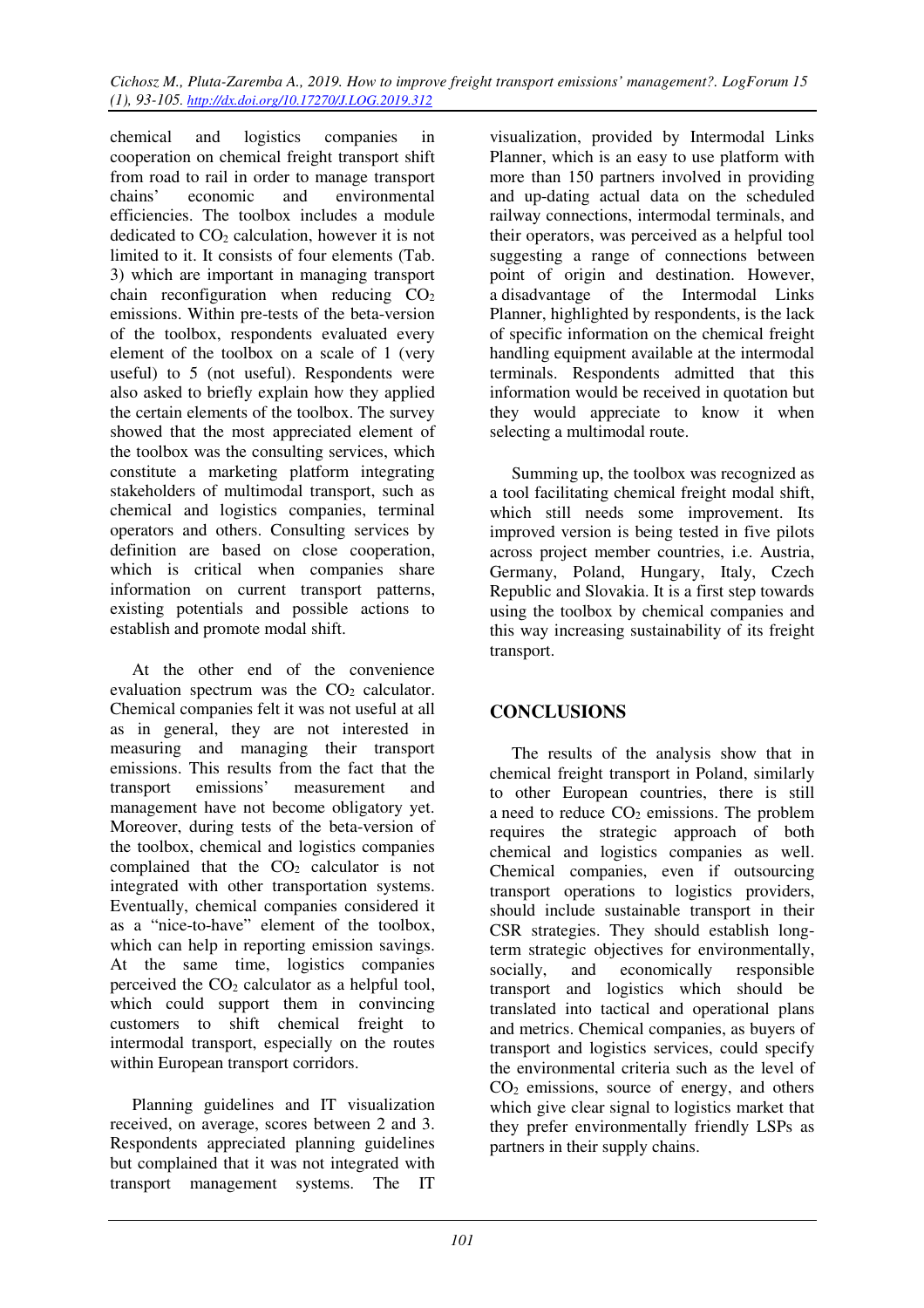*, Cichosz M., Pluta-Zaremba A., 2019. How to improve freight transport emissions' management?. LogForum 15 (1), 93-105. http://dx.doi.org/10.17270/J.LOG.2019.312* 

Conversely, logistics companies, especially big global players, in many cases have already had sustainable transport and logistics strategies. However, very often they give up on using multimodal solutions in accordance with their corporate goals as they try to please customers who are not ready to accept longer delivery times or take a risk related to load transfers in intermodal transport. As one LSP said, the concept of multimodality was great, there were just operational problems with convincing the customer and delivering it. Thus, significant changes are needed not just at the corporate level of transport management, but firstly the multimodality should be put into action at the EU and national levels by the multimodal infrastructure development (including ICT infrastructure) and the EU and national regulations' supporting more sustainable transport modes such as rail, inland and short sea transports. This way the EU would create equal market conditions for every transport mode.

The toolbox, prepared within the framework of the ChemMultimodal project and presented in the article, promotes multimodality and facilitates collaboration among different parties during the process of modal shift. This toolbox fulfills the gap for a tool, which is not just presenting railway connections with its transport time, frequency and number of transshipments, but integrates consulting services and planning guidelines with on-line platform visualizing available multimodal routes and  $CO<sub>2</sub>$  calculator. The toolbox is a complex solution. Project partners, who have developed it, are still working on its improvement. They are going to expand online version of Intermodal Link Platform and broaden its functionalities into cost analysis of different transport options.

However, with the technology development and hyper-connectivity becoming a reality, the future of efficient and effective intermodal chemical transport belongs to the solutions such as synchro-modality [Pleszko 2012, Cichosz et al. 2018]. Synchro-modality assumes that, based on prior client delivery requirements such as e.g. price, time,  $CO<sub>2</sub>$ emission factor, LSP can freely decide which transport mode to use and flexibly change its decision depending on the situation during the

transport process itself. The synchro-modality aims at making the best use of an entire network of intermodal services. Well managed "synchronized intermodality" can deliver advantages for both: chemical and logistics companies as well.

This study presents some limitations. The main one relates to the small number of investigated companies who were asked about the barriers of multimodal transport, and those who tested the toolbox. To achieve empirical generalization, it would be necessary to increase the number of case studies. Moreover, further research is needed on effective operational suggestions and solutions to develop low-carbon chemical freight transport. It would be also interesting to investigate: case studies on the reconfiguration of global chemical supply chains to reduce transit distances and externalities related to it; the measurement of the energy consumption of handling or trans-shipment activities between road and rail or inland transport modes to calculate the overall  $CO<sub>2</sub>$  emissions' decrease of modal split, as well as safety and security of these activities; and finally the estimation of the modal shift influence on profitability of industry and logistics companies as well. However, in the authors' opinion with technological developments in the field of Internet of Things (IoT) as well as trends coming from the fourth industrial revolution (Industry 4.0) which strongly influence the field of transport and offer improvement opportunities in efficient transport management, the topic of freight transport measurement and management should be investigated in more detail.

## **ACKNOWLEDGMENTS AND FUNDING SOURCE DECLARATION**

The article is a result of ChemMultimodal Project implementation and is co-financed by Interreg Central Europe Programme.

Scientific work financed from funding for science in the years 2016-2019 granted for the implementation of the co-financed international project.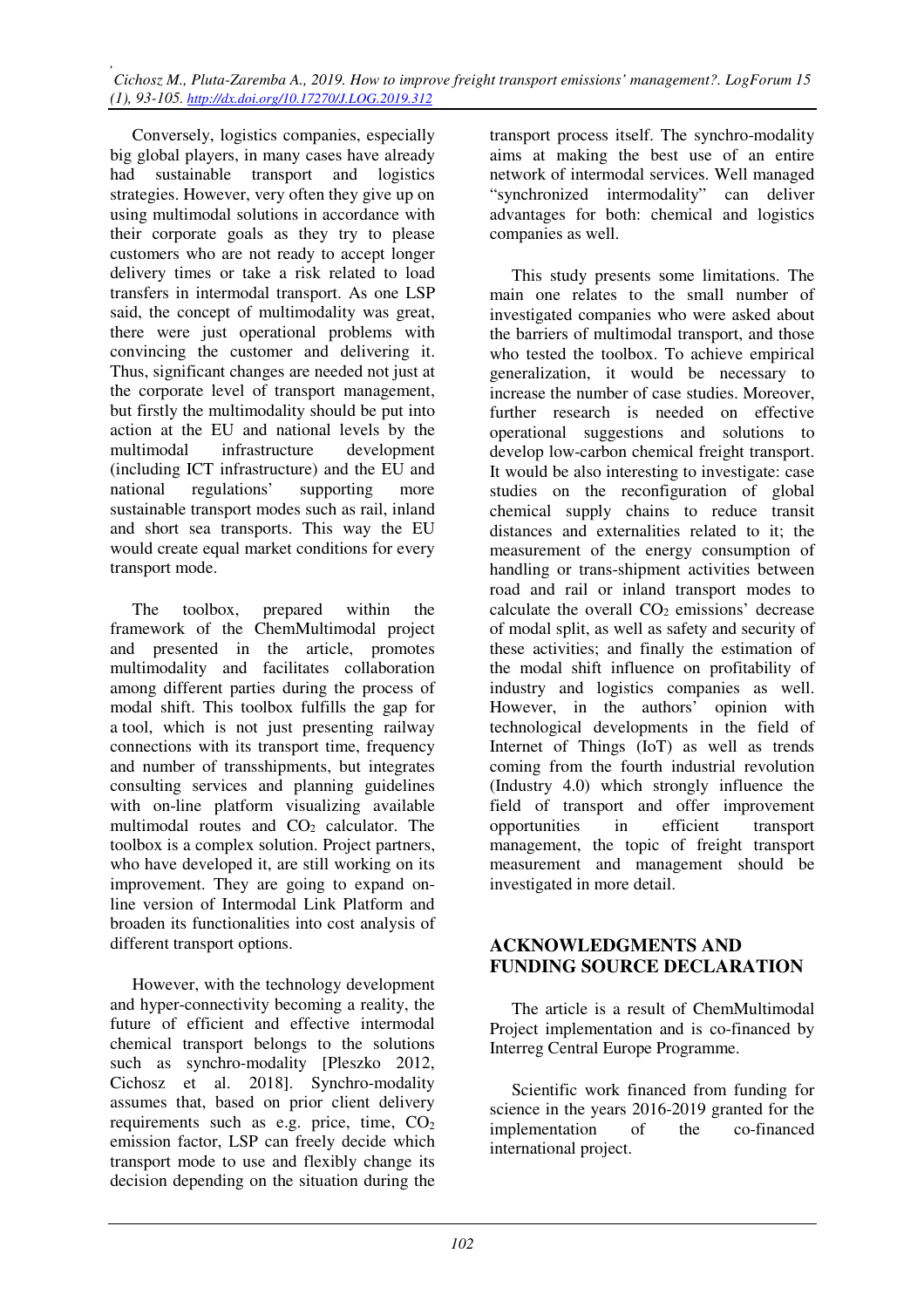*Cichosz M., Pluta-Zaremba A., 2019. How to improve freight transport emissions' management?. LogForum 15 (1), 93-105. http://dx.doi.org/10.17270/J.LOG.2019.312* 

# **REFERENCES**

Busse C., Regelmann A., Chithambaram H., Wagner S.M., 2017. Managerial perceptions of energy in logistics: an integration of the theory of planned behavior and stakeholder theory. International Journal of Physical Distribution&Logistics Management, 47(6), 447-471. http://doi.org/10.1108/IJPDLM-04-2015- 0090

Cefic, 2016. Facts and Figures, Brussels.

- Cefic&ECTA, 2011. Guidelines for Measuring and Managing CO2 Emission from Freight Transport Operations, Brussels.
- ChemMultimodal, 2017. Available at: http://www.interregcentral.eu/Content.Node/ChemMultimodal. html (31.08.2017).
- Cichosz M., 2017. Collaborating On Green Logistics In Chemical Supply Chains: Insights From Poland. Business Logistics in Modern Management., Osijek, Croatia, 507-22.
- Cichosz M., Nowicka K., Ocicka B., 2018. Innowacje w zarządzaniu transportem. Perspektywy rozwoju synchromodalności w branży chemicznej w Polsce. [Innovations in transport management. The perspectives of synchromodality development in chemical industry in Poland]. Przemysł Chemiczny 97(10), 1000-1004. http://doi.org/10.15199/62.2018.10.1
- Cichosz M., Nowicka K., Pluta-Zaremba A., 2017. Uwarunkowania wyboru transportu multimodalnego w branży chemicznej w Polsce. [Determinants of choice of multimodal transport in the Chemical Industry in Poland]. Przemysł Chemiczny 96(7), 1000- 1004. http://doi.org/10.15199/62.2017.7.2
- Christopher M., 2016. Logistics & supply chain management. Pearson UK.
- CLECAT, 2012. Martin, S., & Wolfram, K., 2012. Calculating GHG emissions for freight forwarding and logistics services. European Association for Forwarding. Transport, Logistics and Customs Services (CLECAT).
- COM, 2016. A European Strategy for Low-Emission Mobility, Brussels, 20.7.2016.
- COM, 2011. White Paper 2011: Roadmap to a Single European Transport Area – Towards a competitive and resource efficient transport system, Brussels, 28.3.2011.
- Eurostat, 2016. After ChemMultimodal, 2017. Available at: http://www.interregcentral.eu/Content.Node/ChemMultimodal. html (31.08.2017).
- Evangelista P., Colicchia C., Creazza A., 2017. Is environmental sustainability a stra-tegic priority for logistics service providers? Journal of Environmental Mana-gement, 198, 353-362. http://doi.org/10.1016/j.jenvman.2017.04.0 96
- IEA, 2014. World Energy Outlook 2015, International Energy Agency.
- GRI, 2013. G4 Sustainability Reporting Guidelines: Reporting Principles and Standards Disclosures.

#### https://ifsl50.mb.uni-

magdeburg.de/chemmultimodal/ [access: 15.09.2018].

- https://intermodallinks.com/GetAccess [access: 15.09.2018].
- Klassen R.D., McLaughlin C.P., 1996. The impact of environmental management on firm performance. Management science, 42(8), 1199-1214. http://doi.org/10.1287/mnsc.42.8.1199
- Lammgård C., Browne M., 2012. Night-time deliveries: supply chain dream or policy nightmare. In Logistics Research Network Conference. Cranfield, England.
- Lieb K.J., Lieb R.C., 2010. Environmental sustainability in the third-party logistics (3PL) industry. International Journal of Physical Distribution&Logistics Management, 40(7), 524-533. http://doi.org/10.1108/09600031011071984
- Lin C.Y., Ho Y.H., 2008. An empirical study on logistics service providers' intention to adopt green innovations. Journal of Technology Management & Innovation, 3(1), 17-26.
- Liu J., Feng Y., Zhu Q., Sarkis J., 2018. Green supply chain management and the circular economy: Reviewing theory for advancement of both fields, International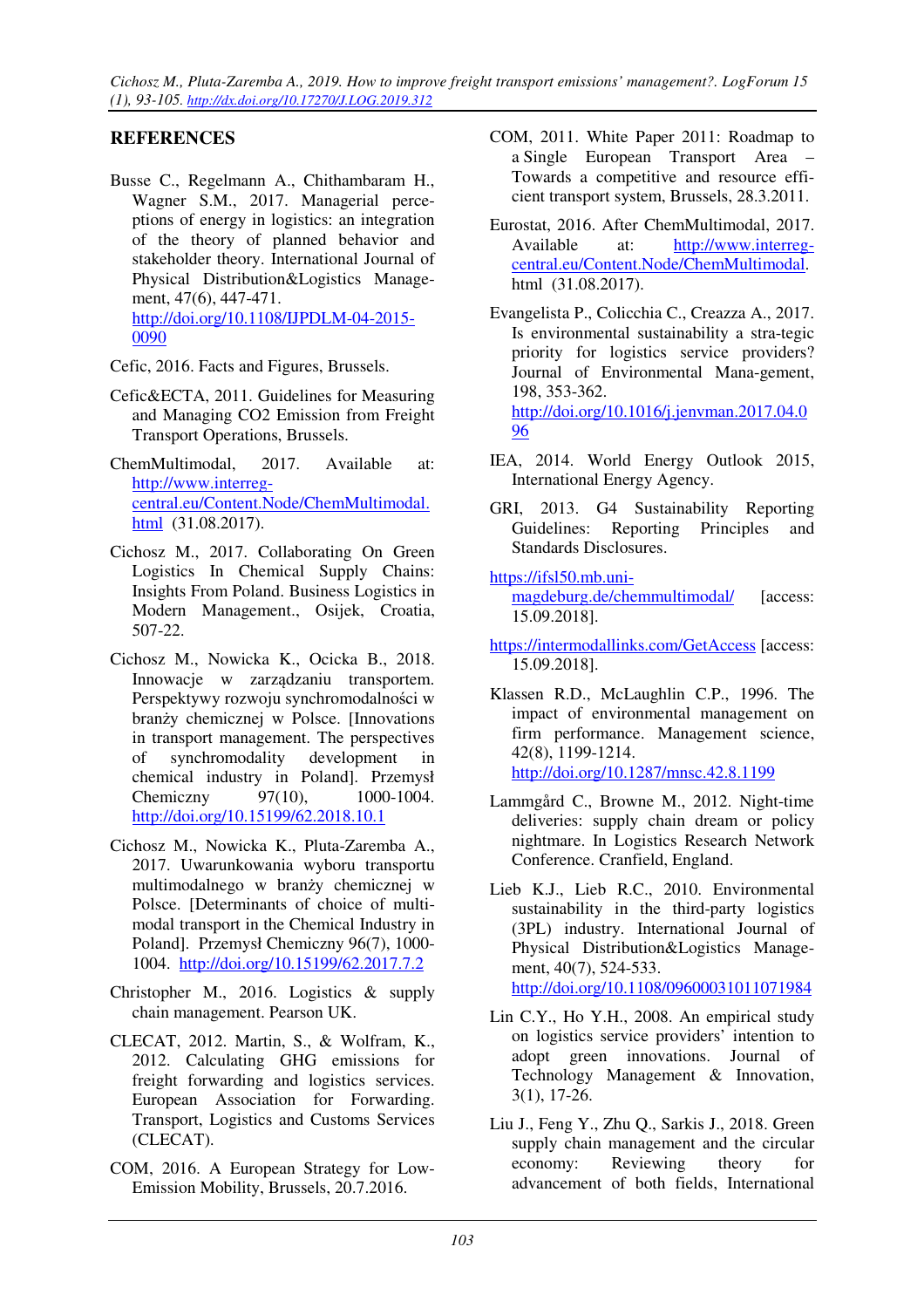*, Cichosz M., Pluta-Zaremba A., 2019. How to improve freight transport emissions' management?. LogForum 15 (1), 93-105. http://dx.doi.org/10.17270/J.LOG.2019.312* 

Journal of Physical Distribution & Logistics Management, 48, 8, 794-817, http://doi.org/10.1108/IJPDLM-01-2017- 0049

- Mangan J., Lalwani C.,2016. Global logistics and supply chain management. John Wiley & Sons.
- Martin S., Wolfram K., 2012. Calculating GHG emissions for freight forwarding and logistics services. European Association for Forwarding. Transport, Logistics and Customs Services (CLECAT).
- McKinnon A., 2015. Environmental sustainability: A new priority for logistics managers, In: Green Logistics: improving the environmental sustainability of logistics. In: McKinnon, A., Browne, M., Whiteing, A., & Piecyk, M. (Eds.). Kogan Page Publishers.
- McKinnon A., 2010, Green Logistics: the Carbon Agenda. LogForum 6 (3), 1, 1-9. http://www.logforum.net/pdf/6\_3\_1\_10.pdf
- McKinnon A.,  $2007$ .  $CO<sub>2</sub>$  emissions from freight transport: an analysis of UK data. In Logistics Research Network-2007 Conference Global Supply Chains: Developing Skills, Capabilities and Networks.
- McKinnon A., Piecyk M., 2011. Measuring and Managing CO2 Emissions of European Chemical Transport, Logistics Research Centre Heriot-Watt University, Edinburgh, UK.
- Pleszko J., 2012, Multi-variant configurations of supply chains in the context of

synchromodal transport. LogForum 8(4), 287-295.

http://www.logforum.net/pdf/6\_3\_1\_10.pdf

- Ranganathan J., Corbier L., Bhatia P., Schmitz S., Gage P., Oren K., 2004. The greenhouse gas protocol: A corporate accounting and reporting standard (revised edition). Washington, DC: World Resources Institute and World Business Council for Sustainable Development.
- Rossi S., Colicchia C., Cozzolino A., Christopher M., 2013. The logistics service providers in eco-efficiency innovation: an empirical study. Supply chain management: an International Journal, 18(6), 583-603. https://doi.org/10.1108/SCM-02-2012-0053
- Tao X., Wu Q., Zhu L., 2017. Mitigation potential of  $CO<sub>2</sub>$  emissions from modal shift induced by subsidy in hinterland container transport. Energy Policy, 101, 265-273. http://doi.org/10.1016/j.enpol.2016.11.049
- Woodburn A., Whiteing A., 2015, Transferring to 'greener' transport modes, In: "Green Logistics: improving the environmental sustainability of logistics". In: McKinnon A., Cullinanne S., Browne M., Whiteing A. (Ed.), KoganPage, 124-139.
- Woxenius J., Barthel F., 2013. Intermodal road-rail transport in the European Union, In: "The Future of Intermodal Transport", Konings R., Priemus H., Nijkamp P. (Ed.), Edward Elgar Publishing, Inc., Cheltenham UK, 13-33.

# **W JAKI SPOSÓB POPRAWIĆ ZARZĄDZANIE EMISJAMI W TRANSPORCIE TOWARÓW?**

**STRESZCZENIE**. **Wstęp:** Chcąc walczyć ze zmianami klimatycznymi, UE zobowiązała się do realizacji ambitnych celów klimatycznych i energetycznych, tj. redukcji CO2 o co najmniej 20% do 2020 roku i 80-95% do 2050 roku, w odniesieniu do 1990 roku. Celem tego artykułu jest spojrzenie na problem pomiaru i zarządzania emisjami w transporcie towarów w celu ograniczenia emisji CO2. Artykuł koncentruje się na przemyśle chemicznym. Autorzy starają się odpowiedzieć na następujące pytania badawcze: (i) Czy firmy chemiczne i logistyczne w Polsce mierzą i zarządzają emisjami transportu towarowego? (ii) Gdzie widzą największe wyzwania związane z zarządzaniem emisjami i jak je adresują? (iii) Czy zestaw narzędzi ułatwiających zamianę gałęzi transportu, przyczyni się do zwiększenia wykorzystania transportu multimodalnego przez firmy chemiczne i logistyczne?

**Metody:** Problem badawczy jest analizowany dwustopniowo. Pierwszy etap to ustrukturyzowane, pogłębione wywiady przeprowadzone wśród firm chemicznych i logistycznych działających w Polsce. Wyniki tego etapu posłużyły do